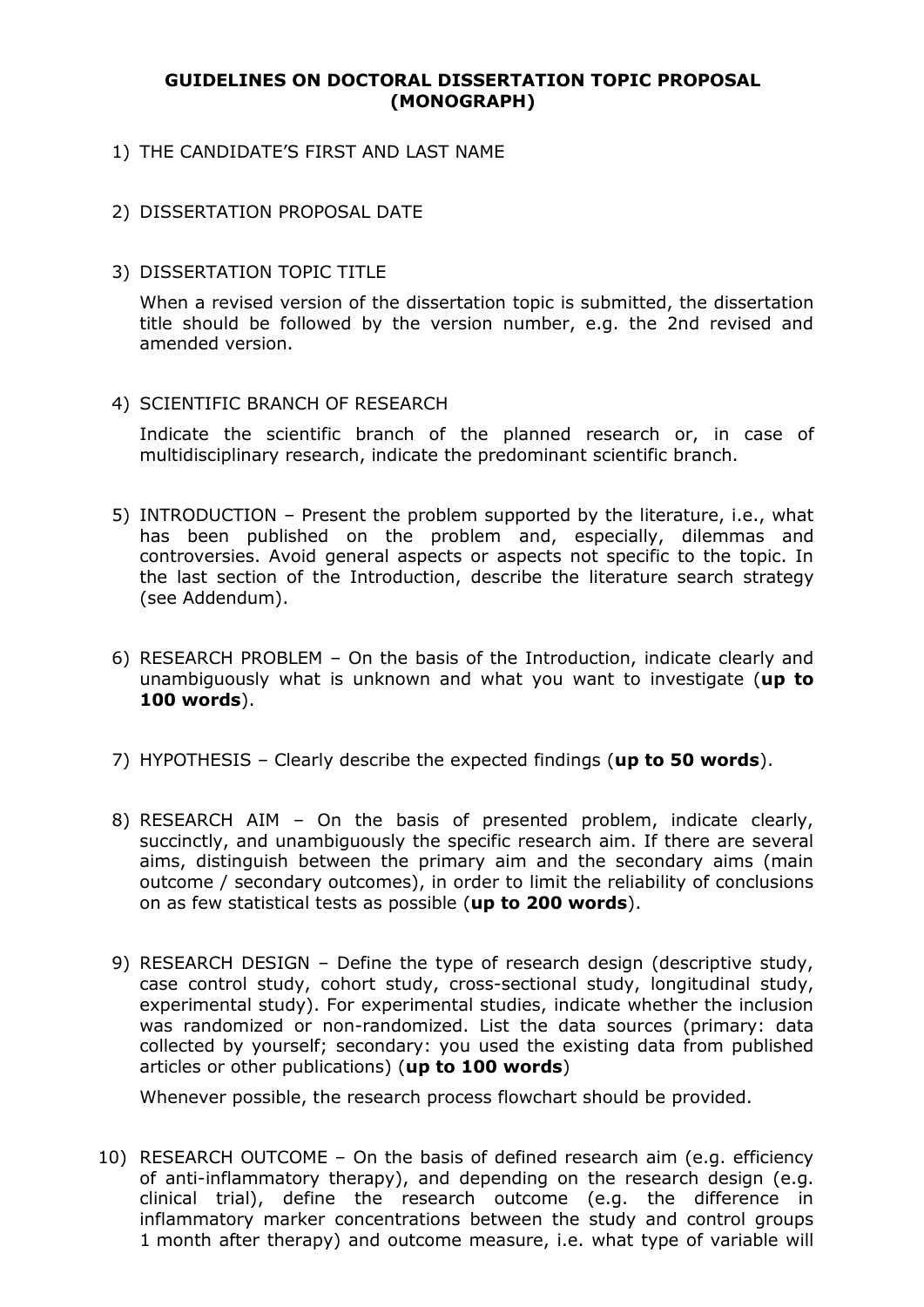be used: qualitative (e.g. inflammatory marker: yes/no), comparative (e.g. the level of expression of inflammatory marker: absent, weak, moderate, strong) or metric (e.g. inflammatory marker concentration in defined units).

For research designs where the outcome is reached indirectly, on the basis of individual data (variables) analysis or group parameters, indicate the input and output parameters (variables). E.g. if 5-year survival of patients with a disease X is the primary aim of the research, and it is determined from the Kaplan-Meier survival curve (i.e. indirectly), the 5-year survival is the (main) output parameter, whereas the patient follow-up time and patient outcomes at the end of the follow-up period are input variables (needed to calculate the outcome parameter). Measure/type of input and output parameters/variables (input/output measures) correspond to the measure of the research aim.

If, in addition to the primary aim, there are secondary aims, list the secondary aims, secondary outcome measures, and, if appropriate, secondary input and output parameters and their measures (**up to 100 words**).

# 11) RESEARCH METHODS (**describe in detail**)

a) Subjects (for human research) – Define in detail both the population and the sample, indicating the sample size and group size (number of subjects per group), sample type (e.g. random, convenience, follow-up), inclusion criteria, details of random allocation, failure of allocation, blinding.

For research using control/comparative groups, determine the optimum sample size. Analysis should be based on the main research outcome. The sample size should be large enough to ensure the statistical confirmation (e.g. at the cut-off p-value of 5%), with acceptably high chance (power of the study, e.g. 80%), of the smallest clinically/biologically important difference between the groups in the outcome-related parameter (e.g. 20%-difference between two types of diet in body weight reduction). Variability of parameters should be assessed from the literature or by a pilot study (better option). If the sample sizes are given, the power of the study should be determined from the sample sizes. If groups are not compared (e.g. in a clinical trial phase II, we test a new cytostatic agent and the main outcome is the 5-year survival of patients with colon cancer), the sample size must be large enough to assess the main outcome measure with the defined precision (e.g. we do not want the error of 5-year survival estimate to be more than 10%).

- b) Research animals (for animal research) Indicate the species and strain, strain origin, relatedness between animals, sex, food composition and maintenance, number of animals per group, and age and weight limits.
- c) Methods Describe the instruments or other equipment that will be used, as well as methods; well-known methods (procedures) should only be referenced.
- d) Material Describe the materials (origin, characteristics) whose quality is critical for the research (e.g. monoclonal antibodies). If a clinical trial is proposed, a sample of individual case report form should be provided.
- e) Protocol Describe the sequence and branching of the procedures per group and illustrate it as a flowchart (flow diagram), if appropriate.
- f) Statistical analysis Describe the planned data analyses after defining the research aim, design, and outcomes. For each variable and parameter, indicate the appropriate scale (qualitative, comparative or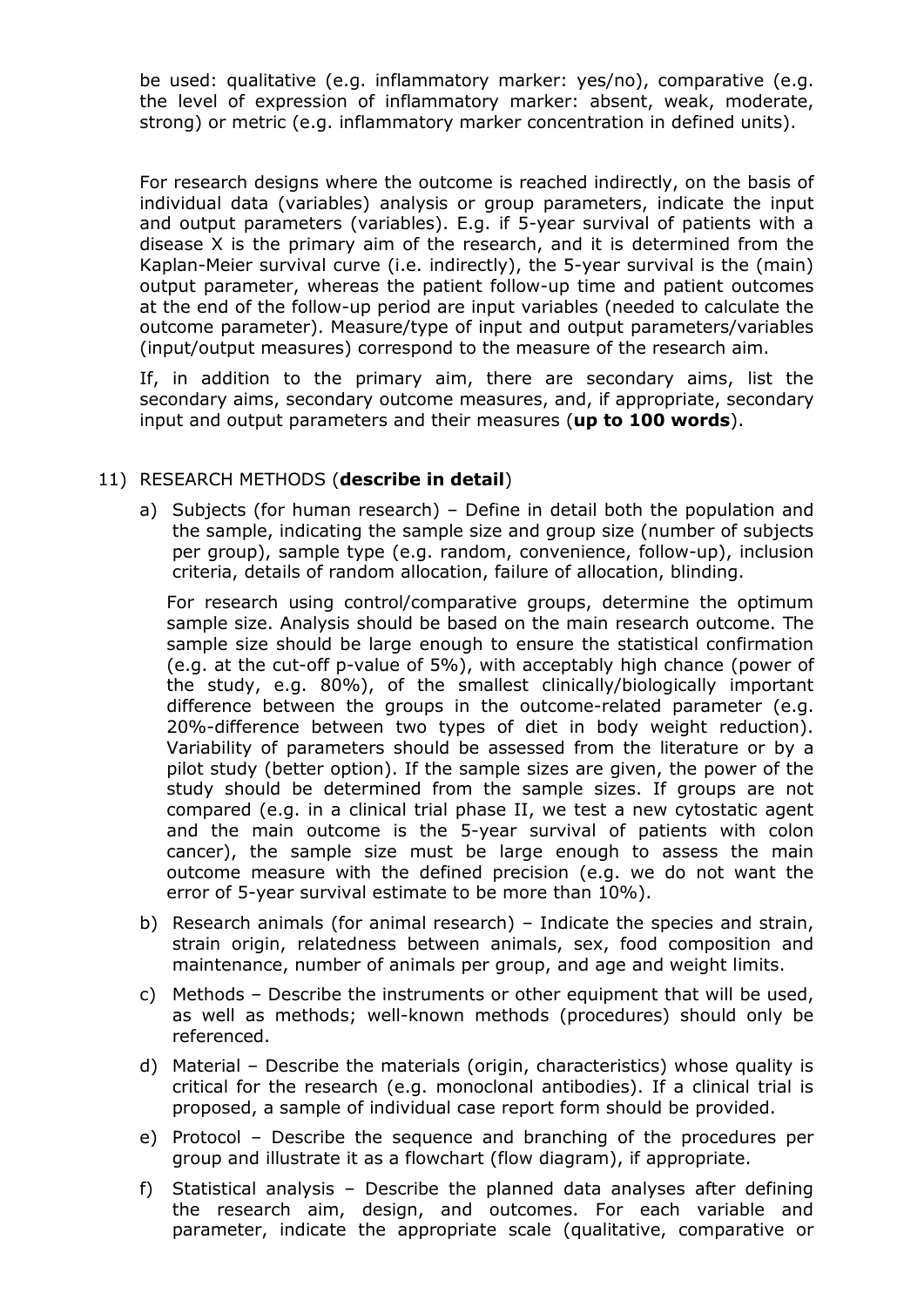quantitative) and units of measurement. It is not acceptable to indicate only descriptively, for example, that the association between the aggressive tendencies and serum cholesterol will be investigated, without indicating how the aggressiveness will be determined and whether the serum cholesterol will be presented as serum concentration or comparatively (low, normal, high). Only after these descriptors are provided, the adequacy of data collection, analysis methods, and presentation of results may be assessed. In the description of statistical methods, include the context of use for each statistical test rather than only listing the statistical tests according to the type of data. There should be no ambiguity as to which test will be used for obtaining *each* p-value, which will then be provided in the Results section. Therefore, it is necessary to predict all planned data analyses. This is especially important for *planned* vs. *unplanned (ad hoc) analyse*s. The latter have only minor, informative value and rarely are statistically tested (**up to 800 words, with an option of providing additional documents**).

- 12) RESEARCH ORGANIZATION Indicate whether or not the research is part of a scientific research project; if it is, provide the title of the research project, the name of the project leader and institution, specify where the research will be conducted (clinical departments, laboratories, public health institutions, outpatient offices), who will participate in the research and the research coordinator (**up to 100 words**).
- 13) THE CANDIDATE'S ROLE IN THE RESEARCH Specify the intellectual contribution and procedures preformed by the candidate personally and describe the candidate's entire contribution to the research (**up to 100 words**).
- 14) EXPECTED SCIENTIFIC CONTRIBUTION Describe the scientific contribution your research is expected to provide (**up to 200 words**).
- 15) DIFFERENCES BETWEEN THE DISSERTATION-BASED PAPER AND DISSERTATION – Describe the differences in the content (introduction, methods, results, discussion, references) between the published paper and the dissertation. If the dissertation contains more results and has greater scientific contribution than the published paper, it should be especially highlighted (**up to 200 words**).
- 16) ETHICAL PRINCIPLES The Ethics Committee approval of the proposed research (and whether the approval is sought by: the candidate, the Dissertation Proposal Committee or Doctoral Committee). In principle, the consent consists of the written informed consent of the patients, approval from the Ethics Committee and sample size calculation.
- 17) REFERENCES References should follow the Vancouver style (instructions available at <http://www.ncbi.nlm.nih.gov/bookshelf/br.fcgi?book=citmed>) and be written in Croatian language, according to the guidelines in *Liječnički vjesnik*. Use the most recent references and provide only the relevant literature data; use Medline and ensure that you obtain the full-text articles, because the abstracts are not a reliable and sufficient data source; do not cite the congress presentations or non-indexed articles (except in cases of a completely new and original research) (**list up to 25 references, the rest include in the annex to literature review**).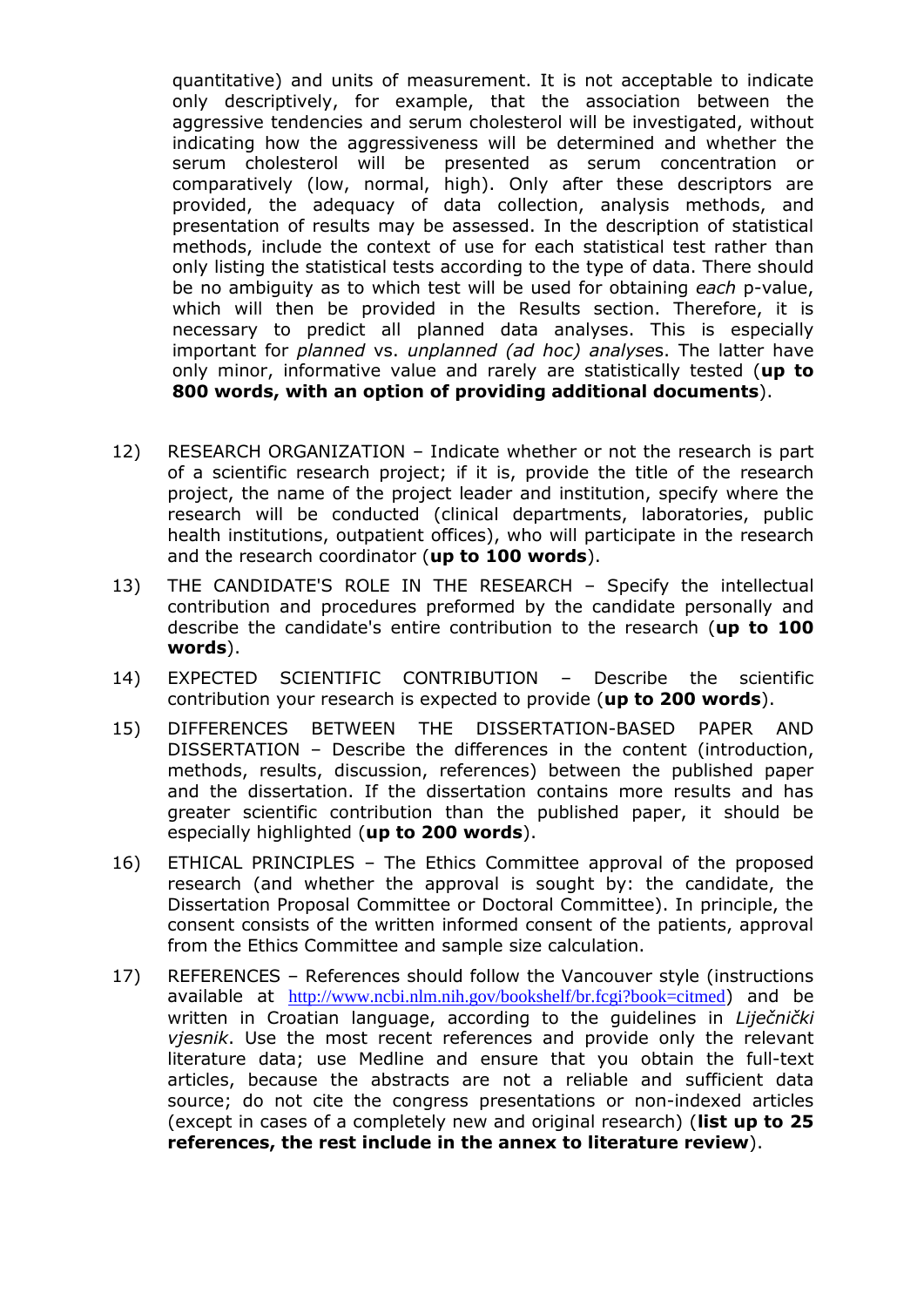**The proposals that are not written within the given framework, containing incorrect bibliographic data and grammatical, orthographic, and typing errors will not be considered.**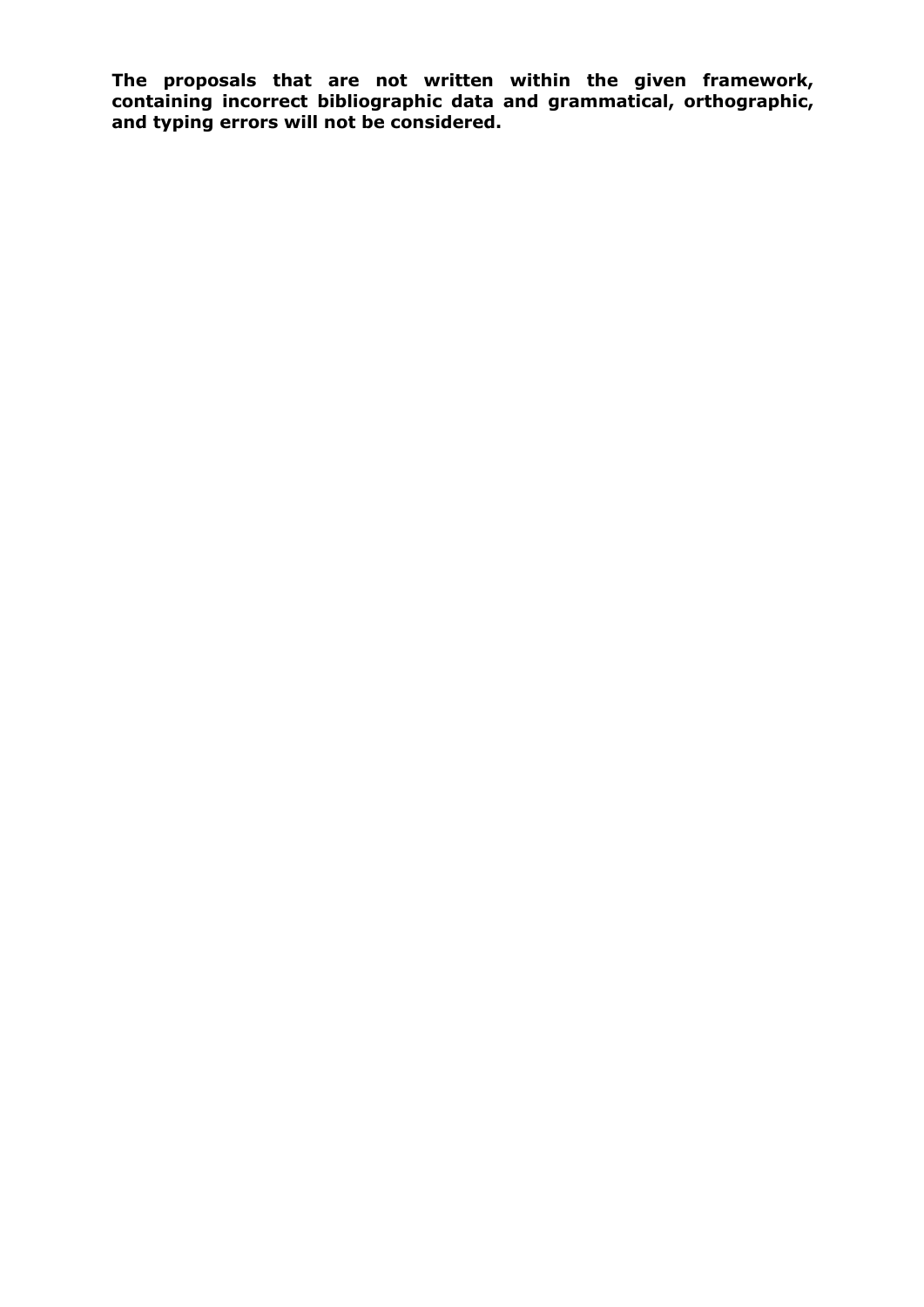# **Addendum to Guidelines on Doctoral Dissertation Topic Proposal**

### **Literature search strategy**

Presentation of the search structure

Search date

- the source of medical information (database)
- limits
- description of the search strategy
- excluded references
- search outcome

Describe in detail the database search strategy that enabled the candidate to identify and review all the literature relevant for the research topic and the criteria for selection of the references included in the reference list. It is not necessary to justify the choice of standard textbooks or monographs. However, it is not enough only to list the key words. A all searched databases should be listed, as well as search dates, search algorithms (descriptively, without the use of syntax of individual search engines), and search outcomes.

For example, if the topic is "A new method of radiotherapy for diffuse toxic goiter", the following description is acceptable:

"I searched the PubMed and EMBASE last time on 23 September 2016. I did not use the limits for publication type or language. I searched for the publications that contain, anywhere in the text, any of the following terms/concepts (or their MeSH equivalents): "diffuse toxic goiter', 'Graves disease', 'Basedow disease', 'Graves-Basedow disease', 'hyperthyroid disease', 'hyperthyroidism', in combination with any of the following: 'radioiodine therapy', '131-I therapy', 'I-131 therapy', 'radiotherapy', 'radionuclide therapy', 'radioiodine treatment', '131- I treatment', 'I-131 treatment', 'radiotreatment', 'radionuclide treatment'. This approach was shown to be non-specific and yielded 3452 references in PubMed only. Therefore, I decided to limit the search algorithm to the title, abstract, and subheadings, and the search yielded 253 references from PubMed and 192 from EMBASE. By combining the searches, I obtained 271 references. After reading carefully the titles or abstracts, I excluded 112 references that did not relate to my topic, 12 congress abstracts, and 4 repeated reports. After further reading, I excluded 51 articles due to small samples (N=31), too short follow-up (N=3) or unsatisfactory evaluation (N=17). However, majority of these articles was critically cited in 3 review articles, which I cite (references No. 12, 27, and 28). The remaining 92 original articles, with 3 review articles, and 7 textbook or monography chapters, are cited in appropriate context."